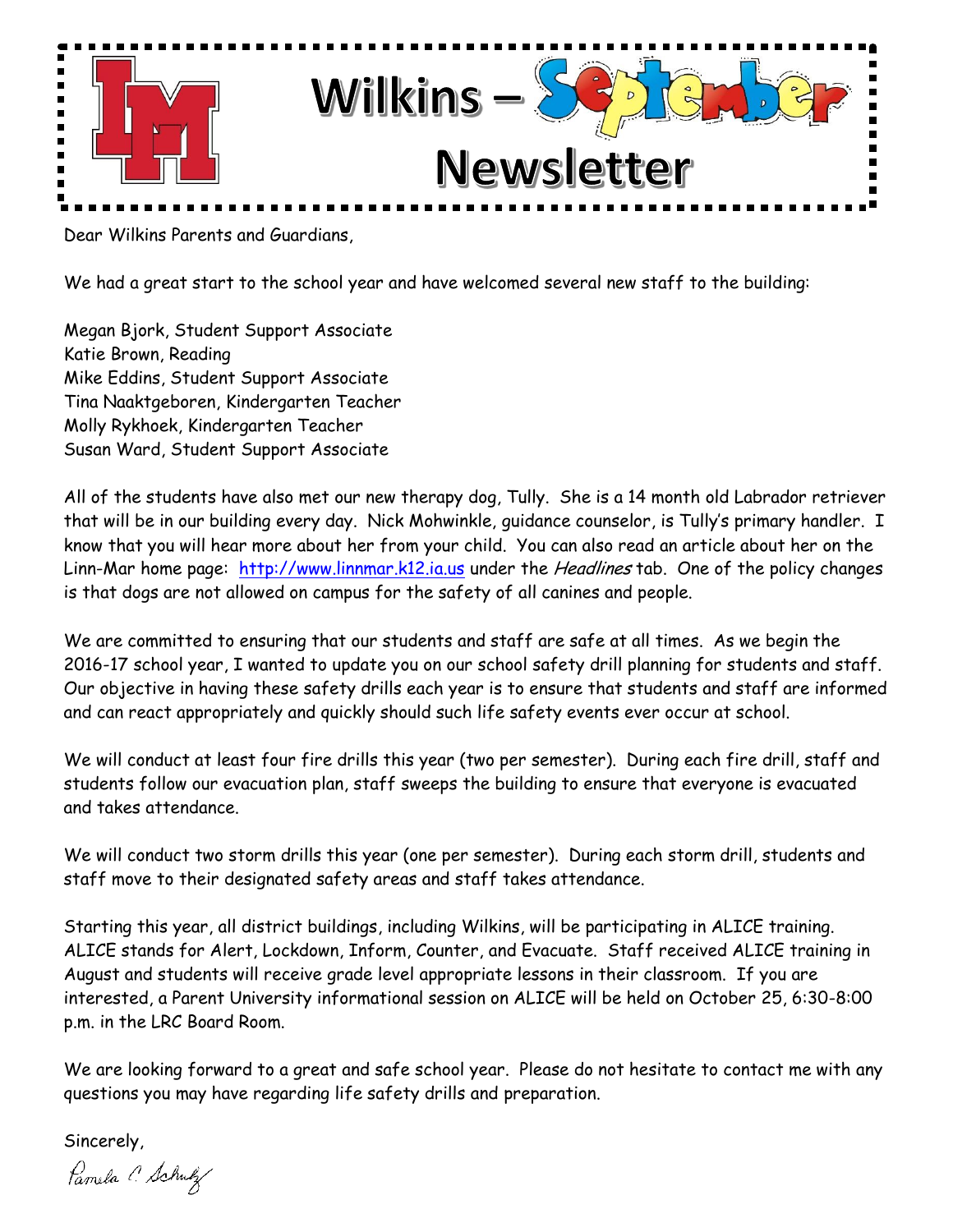

## **Scholastic Book Fair**

The book fair is coming!! The next book fair at Wilkins will be held in February/March. We are excited about giving students the opportunity to purchase books for their own collections. A flyer will be coming home this week with the dates as well. The dates and times are as follows:

# **Tuesday, 9/13/16 3-5pm Wednesday, 9/14/16 3-4pm Thursday, 9/15/16 5-7pm (Open House)**

The money made through this fundraiser will go toward the purchase of new books for our library media center. We look forward to seeing you at the book fair! You can also place orders online through Scholastic from through 9/17 and your purchase will still benefit the library! Here is the link:

<http://bookfairs.scholastic.com/homepage/wilkinselementaryschool1>

## **ICCA Book Club**

Fourth and fifth graders have an opportunity to join the ICCA book club. To join, they read books off of the ICCA list and take a Reading Counts quiz. There will be a celebration in the spring for the students that join the club. **This club is optional.** Students will be given a list of the books. The list also outlines the rules for the club. If you have any questions, please contact Mrs. Miller, [timiller@linnmar.k12.ia.us.](mailto:timiller@linnmar.k12.ia.us)

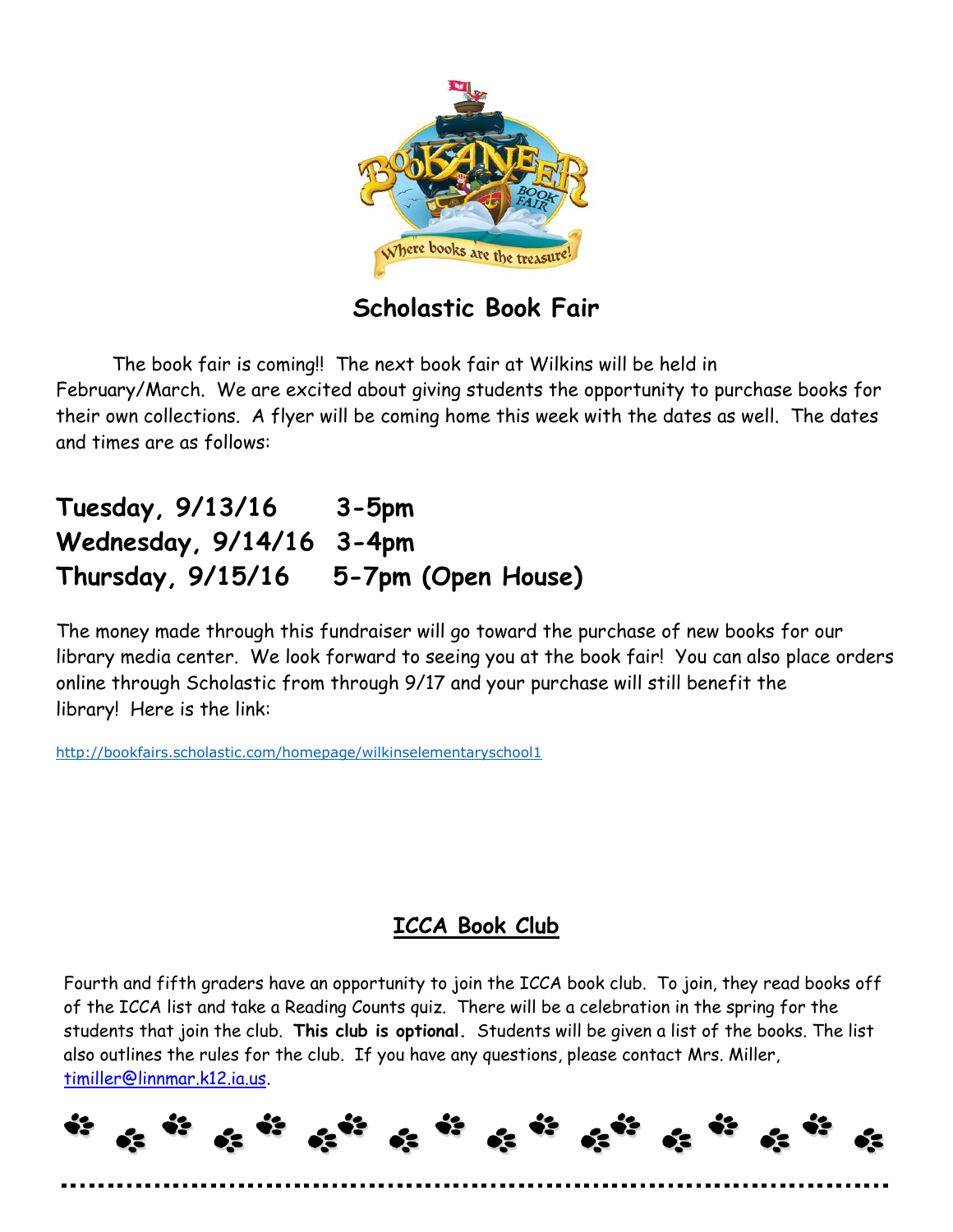# FROM THE HEALTH OFFICE

## **Medication At School**

To insure compliance with the Board Policy for administering medication at school, the following procedure must be followed:

- **ALL MEDICATION MUST BE DELIVERED TO AND FROM SCHOOL BY PARENT/LEGAL GUARDIAN IN THE ORIGINAL AND PROPERLY LABELED CONTAINER.** The container must include the following information: student name, medication, dosage, time, route and physician. Written authorization and instructions must be provided by parent/legal guardian for all medication. The school nurse shall have the right to contact the prescribing physician to confirm or clarify medication instructions. The time of medication administration may need to be altered slightly to fit your student's schedule.
- **A physician/dentist signature is required before any non-prescription over-the-counter medication will be given.** This includes Tylenol, Advil, cough medicines, etc.  **Physician signature/permission may be faxed to the school Wilkin's fax number: 319-373-9195, Attn: Health Office**
- $\div$  If any medication remains after the last day of school, it will be discarded within 24 hours.

Please call the Health Office at 319-447-3385 with any questions

**\*\*If you have any elastic waist pants, sizes 4-12 that you would like to donate, please drop off in health office. Thank you.**





Greetings from the Reading Team:

At the start of the school year teacher's often hear, "what can we do at home?" Research shows that both vocabulary and comprehension are linked to school success. Reading to your child at home is a great way to work on both. When they listen to an

adult read an age appropriate book, that they cannot read independently, it is a great chance for them to learn the meaning of words that are new to them. Additionally, discussing the book with your child and asking them to retell events after reading increases their listening comprehension. Thanks for supporting your children at home!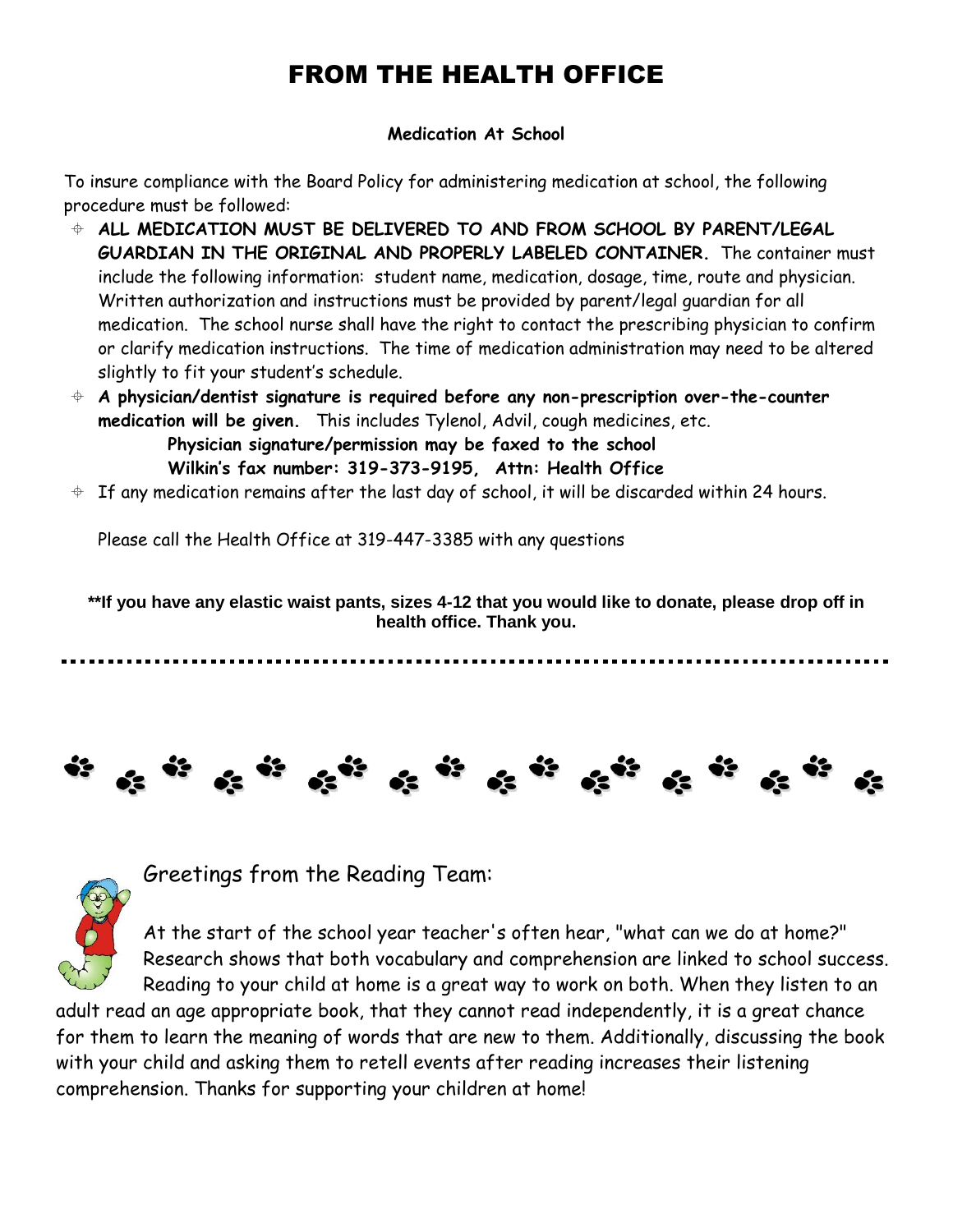

Wilkins PTO is off to a great start this year! Donuts and Dropoff was a wonderful success, and the garden flourished over the summer.

Please join us for the first PTO meeting of the year, [Tuesday September 13th at 6:30pm](x-apple-data-detectors://0/) in the multipurpose room. There will be refreshments, drawings for a door prize, and child care is provided! Upcoming events for the PTO include Spaghetti Supper during the Open House [on 9/15 from](x-apple-data-detectors://1/) [5-7pm](x-apple-data-detectors://1/) and the Glow Run [on 9/16 from 6-8pm.](x-apple-data-detectors://2/) We are looking for volunteers for these events, please contact Kim at [kgeistke@gmail.com](mailto:kgeistke@gmail.com) if you are interested in helping.

For PTO information this year please find us on Facebook, email us at [wilkinselementarypto@yahoo.com](mailto:wilkinselementarypto@yahoo.com) to be added to the email list, or see the PTO News board inside the school (in the first hallway to the left after entering the school).

Just by being a parent or teacher of a child at Wilkins you are a PTO member, and together we can provide more opportunities for our Wilkins family.



## **A Note from the Conductor… Mrs. Kelly Vieth**

The 5th Grade Orchestra has officially started for this school year! Orchestra members will be practicing together on Monday and Friday mornings from 7:15 – 7:50 am. We will be reviewing skills that students learned over the summer and will also be practicing new songs in preparation for our first performance this fall, which will take place on October 27th at 6:00 pm in the High School Auditorium. In addition to orchestra class, students will receive a weekly lesson where bowing technique and other challenging pieces are learned. I am excited to be teaching the 5th Grade Orchestra and invite everyone to attend our upcoming events!

Wishing you and your family a fantastic school year! Go Lions!!

 $\sim$  Mrs. Vieth  $\sim$ 

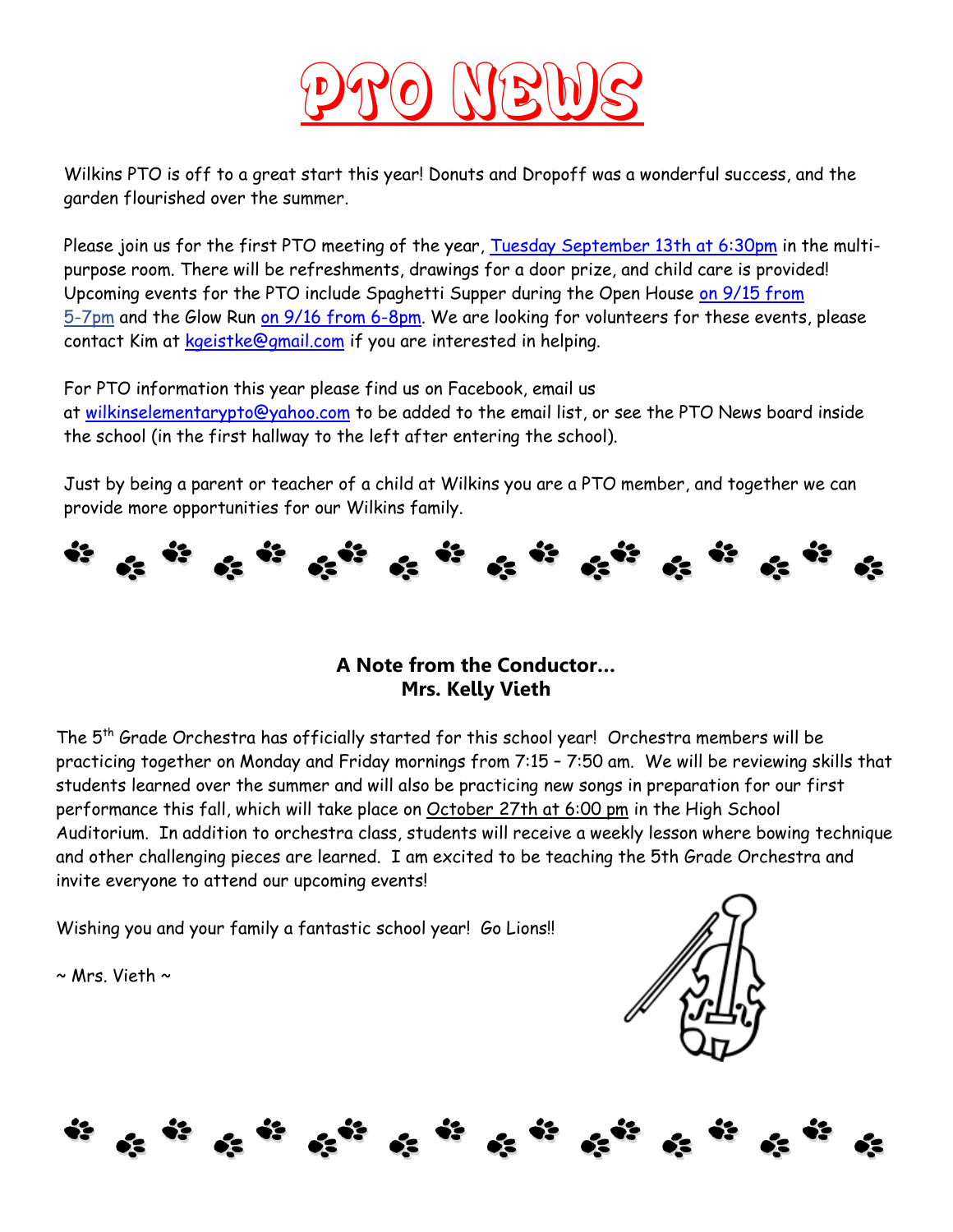



#### **Kindergarten:**

Wilkins has a brand-new batch of eager Kindergartners who are ready to have a FANTASTIC school year! We have spent much of August learning the Wilkins Way. Classes have talked extensively and given examples about how to be respectful, responsible, safe, and ready in school. Quite a bit of time has been spent practicing routines and procedures in the classroom. Students began learning Jolly Phonics sounds, songs, and actions each day. This will continue until October. Students have practiced routines. This is an important foundational piece in learning how to read and write. Parent support at home is a must! Please take time to listen to your child sing the songs and practice the letter sounds. Students have been learning math skills through calendar math and the Every Day Math curriculum. Classes have worked on counting to 100, counting by 10s, counting back from 20, determining length and weight, how to write numbers 1-10, odd/even numbers, tally marks, patterns, and graphing. Students have enjoyed center time and learning how to interact with each other in social situations. We look forward to building a community of caring, supportive friends in our classrooms. We are off to a great start! Remember the importance of an early bedtime and stories read aloud to your child. Parents are the best models!

#### **First Grade:**

Our first graders have been very busy learning our school and classroom rules and routines. We have begun our first unit of Journeys reading, and we enjoy learning about friendship. We got our first spelling list and also began our high frequency words for first grade. In math, we have done a calendar review and are currently studying comparing numbers and learning some new games like "Penny-Dice Game", "Bunny Hop", and "Top It". We also got to draw shapes using our Everyday Mathematics templates! We began reading our first unit of social studies and we are learning about rules and laws. It is helping us to understand the importance of following the rules and being good citizens. We also did many reviews of the Wilkins Way schoolwide expectations during our first few days of school.

#### **Second Grade:**

Second grade is off to a great start! We have been enjoying many climate building activities and getting to know each other. We started our social studies curriculum by talking about our communities, government and leaders. We will even hold our own presidential election. We will be completing our beginning of year math assessments and then starting in on 2<sup>nd</sup> grade math. Our 2<sup>nd</sup> graders are looking forward to starting our first science unit on air and weather. It is going to be a year of great learning and fun!

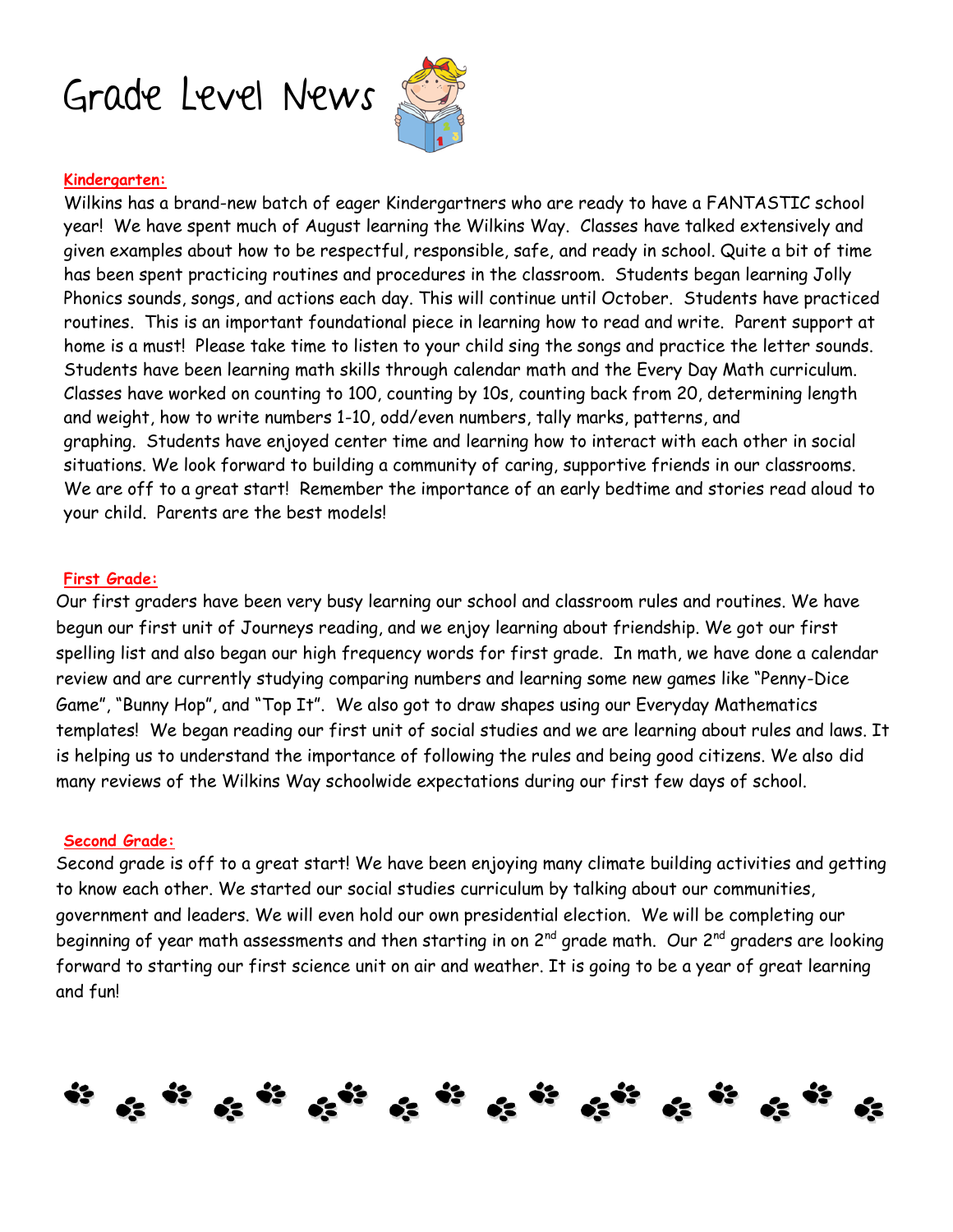### **Third Grade:**

Third graders are off to a great start to an exciting year of learning. We are busy getting to know each other through a variety of activities, such as a HELLO people scavenger hunt game. In September we will start to learn lower-case cursive letters. Remind your child to only practice the letters we have learned! In math, we have been busy exploring our Numbers, All Around Museum and learning about number sequences, number grids, place value, and telling time. Water and Climate is our ten-week unit of study. We will be conducting many investigations to explore water. Beginning this month, students will need to record the number of minutes they read each night. They will be expected to read a minimum of 350 minutes by the end of the month. Part of being a third grader is taking more responsibility. That includes completing the agenda, then getting it signed by a parent and returning it each day. This agenda is a communication tool to help keep parents informed about what we are doing and help get conversations started about your child's day. Thank you for your support in helping your child become more responsible. We are looking forward to a very successful year of high levels of learning!

### **Fourth Grade:**

Welcome back to school! We are so excited to have your child in fourth grade! In math, we took the Beginning of the Year math assessment and finished unit one which included reviewing and learning new concepts in Geometry. Remember to practice your basic multiplication and division facts at home. Expect to see math homework every Tuesday. In our reading curriculum, Journeys, there is a focus skill and strategy each week that we will practice with our anchor text. Students will also meet in a small guided reading group everyday. In Social Studies, students will have begun the Iowa Unit, learning many great facts about our great state! In Science, students will do many experiments and participate in hands on activities. Our first unit is Soils, Rocks, and Landforms. Please make sure to check and sign your child's agenda every night to see daily assignments and upcoming tests and events in fourth grade.

## **Fifth Grade:**

Fifth grade students are off to a great start. They have been leaders and role models for the younger students in the building. In social studies, students will be learning about Native American groups. In science, students have begun their Sun, Moon and Planets unit of study. Students in 5W are starting the year with Mixtures and Solutions. In math, fifth graders are working on place value, factor pairs, and prime numbers. In reading, students are learning about story structure, point of view, irony, theme, elements of drama, compare and contrast, idioms, and formal and informal language. In writing, students are working through the structure of writing a paragraph.

## News from Mr. Sinnott on Physical Education

#### Hello Students and Parents,

Welcome back to another exciting year at Wilkins! I hope you enjoyed the summer! I am glad to see and hear that students are coming back to school telling me they spent time being active, whether it would be going swimming, riding their bike, or just playing in the park. Please continue to be active during the school year; it is a great way to maintain a healthy body. **Any 5th Grade students that are interested will have the opportunity to participate in Intramurals. We will be starting on Monday September 19 th, 2016.** The students will develop teamwork, leadership skills, and sportsmanship through many different activities. **Permission slips are due to me by September 9th .** Also, please help remind your child to have a pair of tennis/gym shoes and socks to wear on the days they have gym. Whether your workout involves running, walking, sports or gym, a decent sport shoe is a must. Injury caused by inappropriate shoes can needlessly derail your fitness. Proper shoes can help to protect you against common injuries associated with physical activities. Good shoes can lessen the impact of your step and cushion the foot from heavy landings, and can improve your performance, for example, quick direction changes.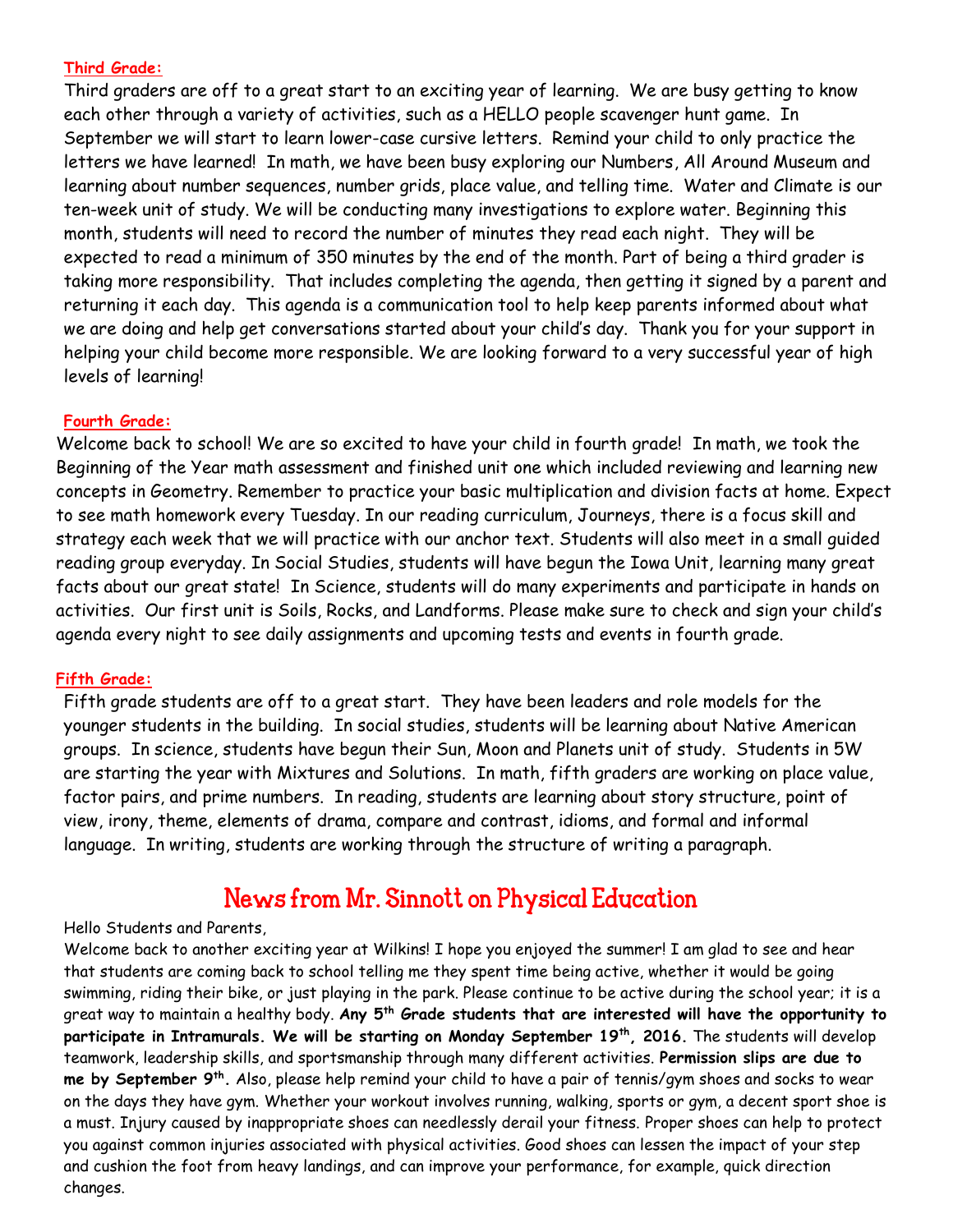# Notes from the Music Room



Your children have all had a couple of Music Classes by the time you read this newsletter and we are off to a great start this year!

Please mark your calendar so you can set aside the date your child will have their classroom Music Concert. This is one of the highlights of the year for the students and you won't want to miss it. All concerts will be held in the Wilkins Gym at 6:30 PM: 3 rd Grade – October 27 4 th Grade – November 10 1st Grade - December 1 4 th & 5th Chorus – December 6 4 th & 5th Grade Chorus – December 9 at High School for Basketball game. We will meet at the HS cafeteria next to the gym at 5:30 and sing at 5:55. 5<sup>th</sup> Grade – February 23 2<sup>nd</sup> Grade - March 23 4 th & 5th Grade Chorus April 14 morning field trip. Return to school by 11:30. Chorus & Wilkins Orchestra – April 18 Kindergarten – April 20

Chorus is a co-curricular activity open to 4th & 5th grade and will begin on **Thursday, September 8**. Chorus will meet in the Music Room two times per week. **Everyone** will meet together on **Thursday's** after school from **2:45 – 3:30**. In addition to this, the **5 th Grade** will have Chorus on **Tuesday's** before school from **7:30 – 7:50** and **4 th Grade** will meet **Wednesday** mornings from **7:30 – 7:50**. Chorus will begin with everyone on **Thursday, September 8 from 2:45 – 3:30**. Parents need to fill out a consent form to allow students to participate in Chorus. Registration is online at: <https://goo.gl/forms/OO92CPhlKld3i6oj1></u> Hard copies are available upon request. If you need more information, please contact Mrs. Peterson at Kpeterson@linnmar.k12.ia.us.

The 3rd grade will have the first Wilkins Music concert of the year on Thursday, October 27 at 6:30 in the gym. They will be presenting a musical called, "Squirm". Please mark your calendar to attend our first concert of the year.

Auditions for Orchestra Iowa children's choirs will be held Wednesday, August31 and Thursday, September 1 from 4:00 – 5:30 at Orchestra Iowa School (119 Third Avenue SE, Cedar Rapids). Harmony Chorus is for students grade Kindergarten- 1st grade, Odyssey Chorus is for students in grades 2-3, and Discovery Chorus is for students in grades 4-6. More information can be found at [WWW.orchestraiowa.org](http://www.orchestraiowa.org/) or call Orchestra Iowa at 363-3960.

If you have any questions or concerns about what is going on in Music, please don't hesitate to contact me. The best way is through school e-mail at [Kpeterson@linnmar.k12.ia.us.](mailto:Kpeterson@linnmar.k12.ia.us)

I'm looking forward to having a great school year making music with your child!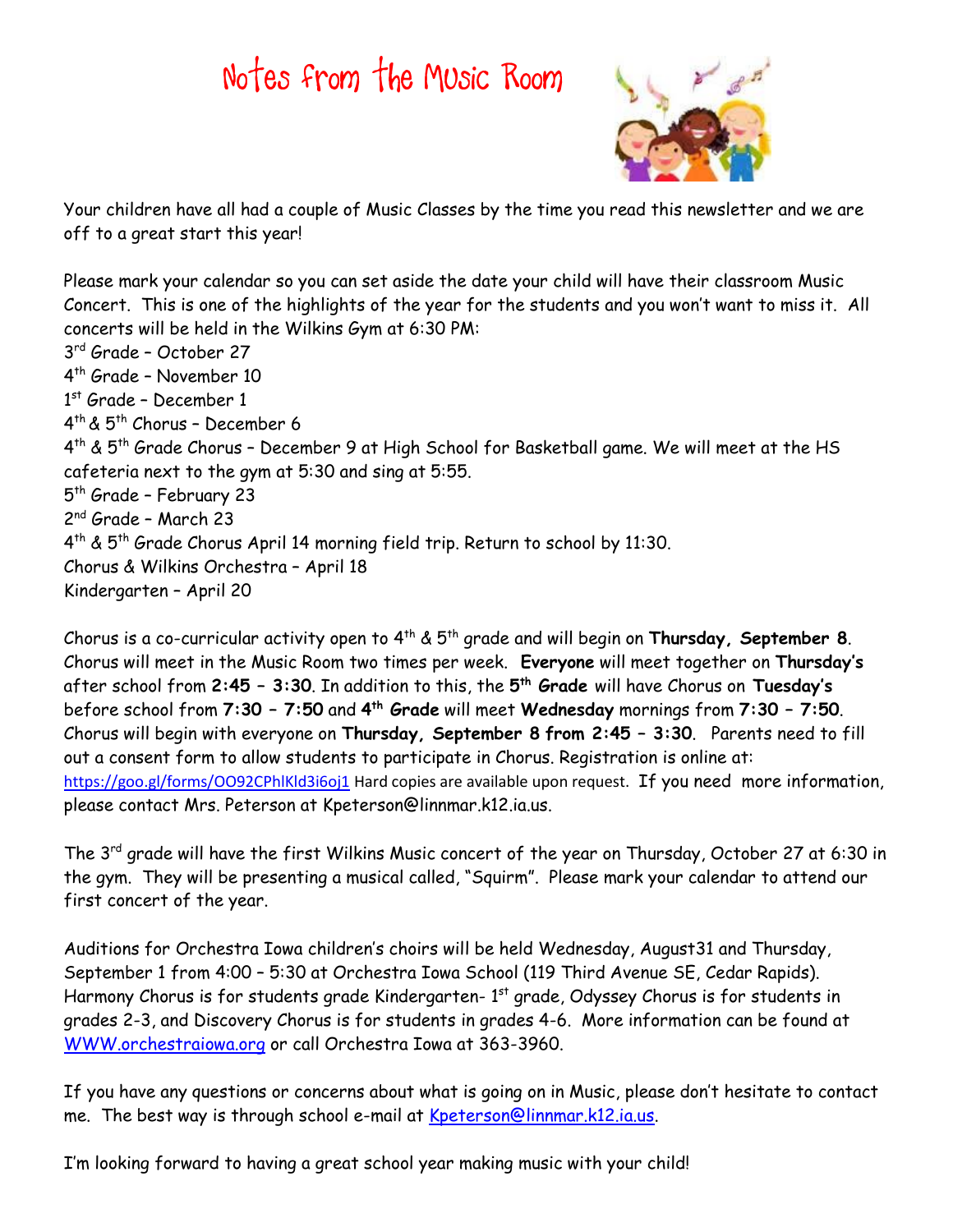If you haven't paid school fees yet, please send it with your child to school. Place it into an envelope and mark "registration fees" on the outside of the envelope. Fees are \$50.00 per child. If your child qualified for reduced meals, the cost is \$25.00. In September if you have not paid your school fees, you will be sent a notice from the district.

Thank you for your help in this matter!

**Don't Forget!**

l

Meet and Greet for New Volunteers Tuesday, September 13 at 9:00 am We hope to see many new faces!



It's the start of a new school year and several volunteering opportunities! If you've already signed up to become a Wilkins volunteer, awesome!!! If you have not, and you would like to, please join me on Tuesday, September 13th, at 9:00 am for Wilkins new volunteer meet and greet. It will be held in the lunchroom. I'm looking forward to meeting you

I will be hosting the 1st volunteer workshop of the school year on Tuesday, September 13th, from 8:30 - 10:30 am. The volunteer workshops are an opportunity for volunteers to help make the learning days run smoothly for the teachers, by working on projects they're needing to use in their classrooms. It may be cutting things out, gluing pictures on paper, sorting papers, making the start of a craft project for the students, etc. It's a good way to connect with other parents and help out at the same time!

Thank you for your time  $\ddot{\mathbf{u}}$ Tammy Evans/Wilkins Volunteer Coordinator

# September Calendar - Wilkins Elementary

- Sept. 8…………………..Picture Day
- Sept. 13……………..….Meet and Greet for New Volunteers 9:00am
- Sept. 13…………………PTO Meeting 6:30pm
- Sept. 15…………………Open House/Spaghetti Supper/5:00-7:00pm
- Sept. 16 ……………….PTO GlOW Run 6:00-8:00pm
- Sept. 19………………..Conference Sign up window starts (open until Sunday October, 2<sup>nd</sup>)
- Sept. 22…………………Volunteer Workshop 8:30am
- Sept. 29………………….Homecoming Parade
- Sept. 30………………….Homecoming Football Game
- (NWEA testing will occur sometime within the Sept.  $12$  Oct.  $7<sup>th</sup>$  time frame)